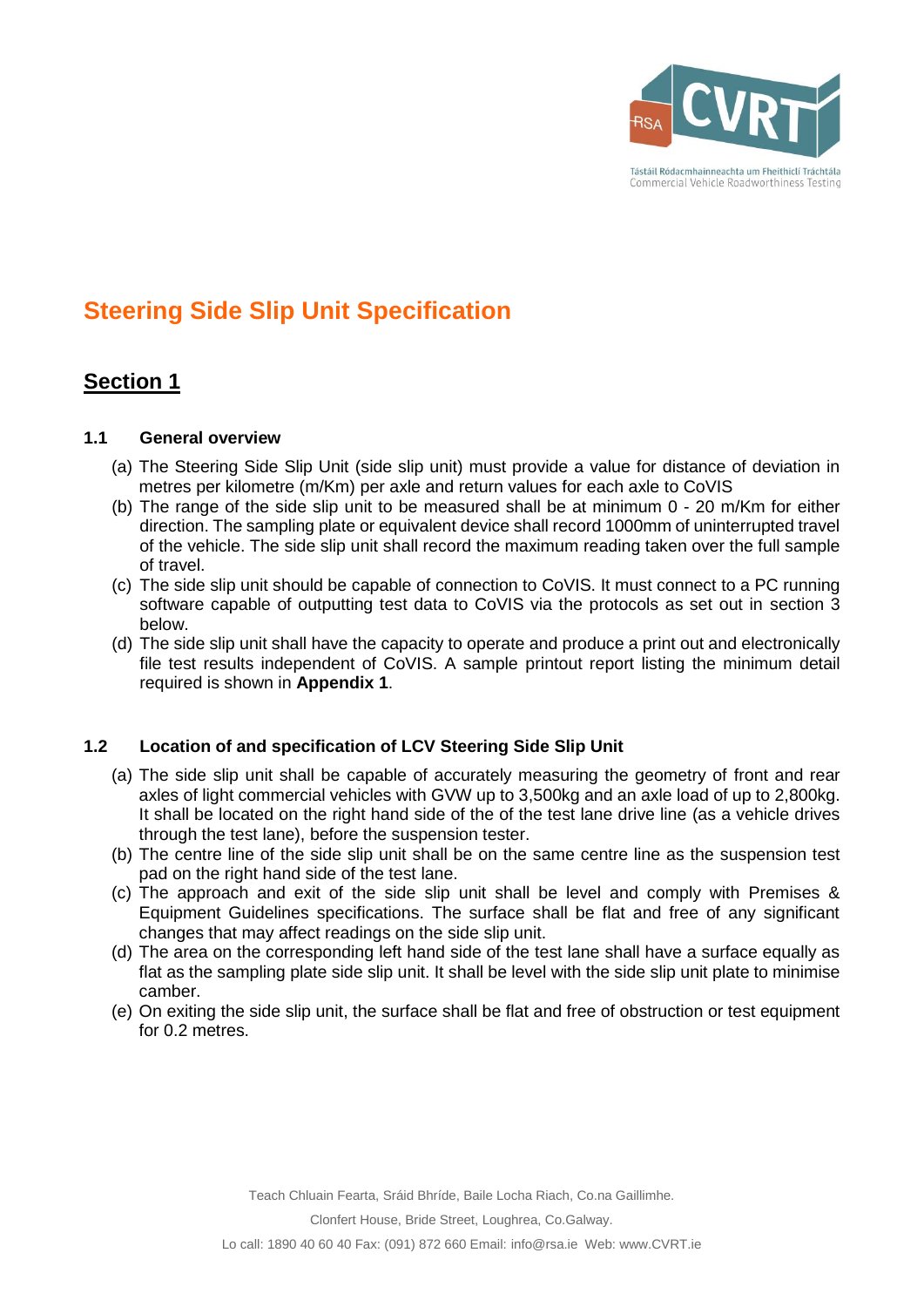## **Section 2**

### **2.1 Location and specification of HCV Side Slip Unit**

- (a) The side slip unit shall be capable of accurately measuring and recording the geometry of multiple axles of HCV's with axle loads up to 15,000kg, as nominated by the vehicle inspector.
- (b) The side slip unit shall be located on the right side of the of the test lane (as a vehicle drives through the lane).
- (c) The location of the side slip unit centre line shall ensure all vehicles tested on the HCV lane shall be facilitated, and the HCV tester is not forced to deviate from the test lane centre line to accommodate a correct drive over of the side slip unit.
- (d) The side slip unit test area shall comply with the Premises & Equipment Guidelines. The surface shall be flat and free of any significant changes that may affect readings on the side slip unit. Particular attention should be made in relation to the distance between the side slip unit and the brake tester roller set.
- (e) The area on the corresponding left side of the test lane shall have a surface equally as flat as the side slip unit sampling plate. It shall be level with the sampling plate to minimise camber.
- (f) On exiting the side slip unit, the surface shall be flat and free of obstruction or test equipment for a distance that complies with the Premises & Equipment Guidelines lane plan layout.

## **Section 3**

### **3.1 Connection to CoVIS**

- (a) The side slip unit host PC must be capable of connecting to the CoVIS network via the internal test centre network.
- (b) This PC must be capable of communicating to CoVIS via ASANetwork Standard on a network i.e. requires a network card dedicated to communicate with CoVIS or the centre's LAN.
- (c) The host PC date and time format must be set to a standard Irish date/time format and time zone. These must be set to the correct time as displayed on the CoVIS admin computer.
- (d) There must be no firewalls or firewall rules preventing data from transferring to\from ASANetwork.

### **3.2 Communication with CoVIS**

- (a) The side slip unit and its host must have the capability to receive test orders transmitted by CoVIS and return test results to CoVIS using the ASA network secure common industry standard interface (see example in **Appendix 3** below).
- (b) The unit of measurement returned will contain the value in meters per kilometre (m/Km). The value returned can be either negative or positive to indicate the direction of the deviation. It must transmit the actual measurement value of each axle, a pass / fail result is not acceptable.
- (c) The side slip unit must be capable of providing separate values for each axle on a vehicle and labelling each measurement with the axle number
- (d) The side slip unit must provide a start date & time for each test
- (e) The side slip unit must provide an end date & time for each test
- (f) The side slip unit must provide the Serial Number of the equipment used for each test
- (g) The input data shall comply with ASANetwork input data requirements. It shall include;
	- **•** Order type id
	- Order description
	- **•** Vehicle registration number
	- **EU Vehicle Category**
	- Date of first registration
	- Number of axles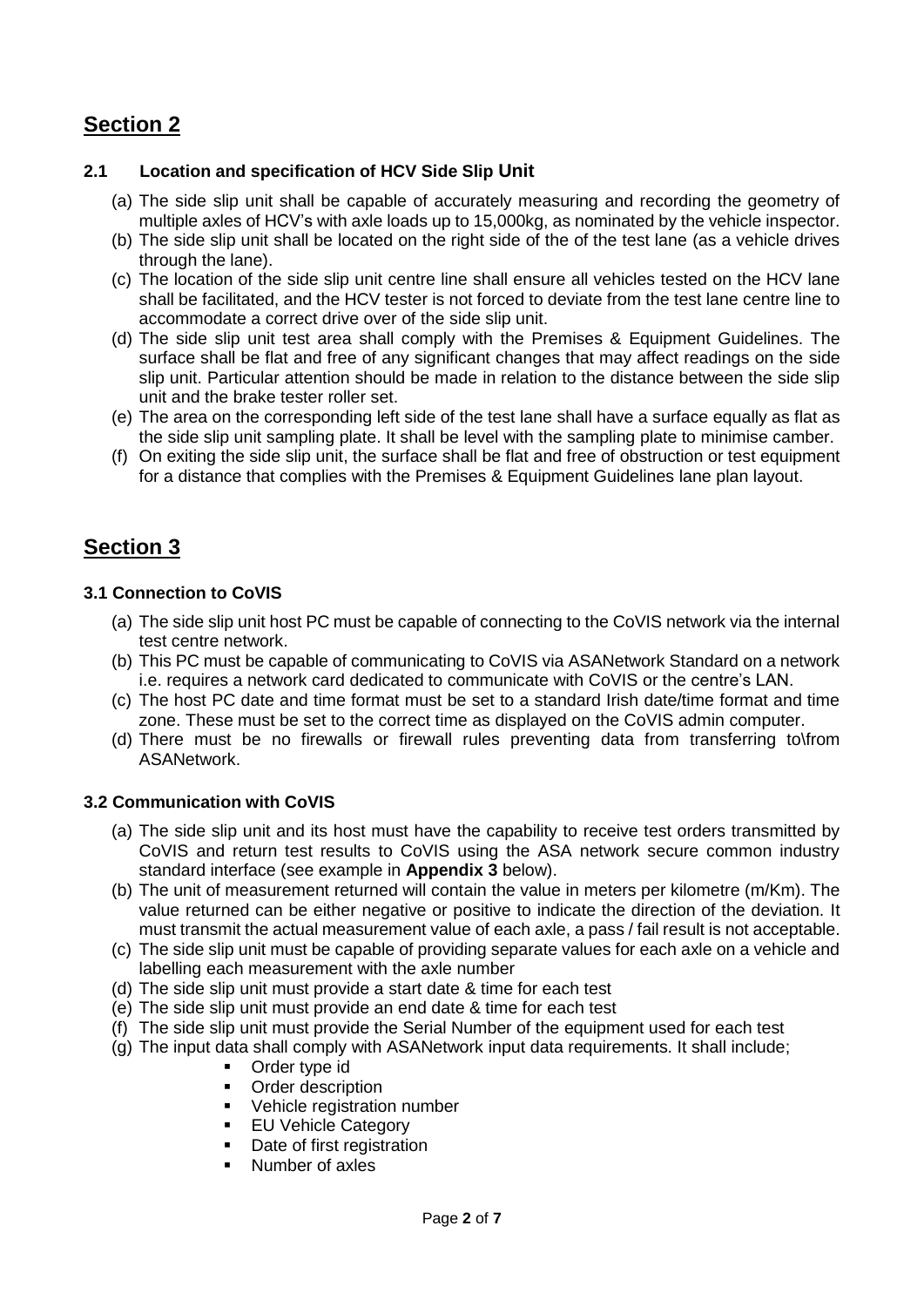## **Section 4**

### **4.1 Documentation/Identification**

- (a) The side slip unit shall have a durable identification mark on its exterior or its control unit showing the make, model and serial number.
- (b) The manufacturer of the side slip unit shall provide a clear and easy to understand user manual, written in English and available at any time to the test centre, which shall explain how it operates, including the function of each aspect of the side slip unit.
- (c) The manufacturer of the side slip unit shall provide a recommended "maintenance procedure".

## **Section 5**

### **5.1 Calibration**

- (a) **The Calibration service provider, as part of their quality programme, shall adhere to the CITA 9B Quality Requirements (see Appendix 2 below).**
- (b) The manufacturer of the side slip unit shall, if requested, provide a technical handbook in English with a description of the calibration technology for review by the RSA.
- (c) The calibration procedure shall match the manufacturer's recommendation.
- (d) For an initial set up, the installer shall provide a calibration certificate.
- (e) A competent person shall calibrate the side slip unit every 12 months, or more frequently if required, using calibration equipment as specified by the side slip unit manufacturer

### **5.2 Condition**

- (a) A condition report on the side slip unit shall be completed by a competent person. It may be carried out at time of calibration.
- (b) A condition report shall be carried out at 12 month intervals or if the side slip unit is potentially damaged in any way e.g. excessive lateral force causing incorrect play in the plate or if the base is insecure in the floor.
- (c) Particular attention shall be made to the following and noted;
	- $\circ$  With a max axle load on the plate, the plate shall only move freely in a lateral direction left and right perpendicular to the driving direction of the vehicle.
	- $\circ$  Detectable play in the plate other than the plate's natural vertical movement, due to a vehicle load, and the lateral direction movement.
	- $\circ$  The effect of corrosion or excessive wear on the side slip unit.
	- $\circ$  The side slip unit plate shall have equal resistance for left and right lateral movement.
	- o After a lateral movement has occurred the side slip unit plate shall promptly return to its centre position.
	- $\circ$  Bearings and roller tracks should be free of dirt, corrosion and water ingress. Sliding mechanism should be sufficiently lubricated.
	- $\circ$  Correct time and date (EU format) is noted on measurement device controller

### **5.3 Settings**

- (a) Pass / fail limits set in the side slip unit must correspond to the limits applied by the RSA for left and right deviation on each axle as per the relevant Vehicle Tester's Manual.
- (b) Local Settings and variables that affect the outcome of the readings shall be uniform for each make/ model type.

**NOTE** - Valid and current calibration certificates shall be issued to the test centre for scanning and uploading to CoVIS. An original hard copy shall be stored securely and made accessible for inspection for 12 months.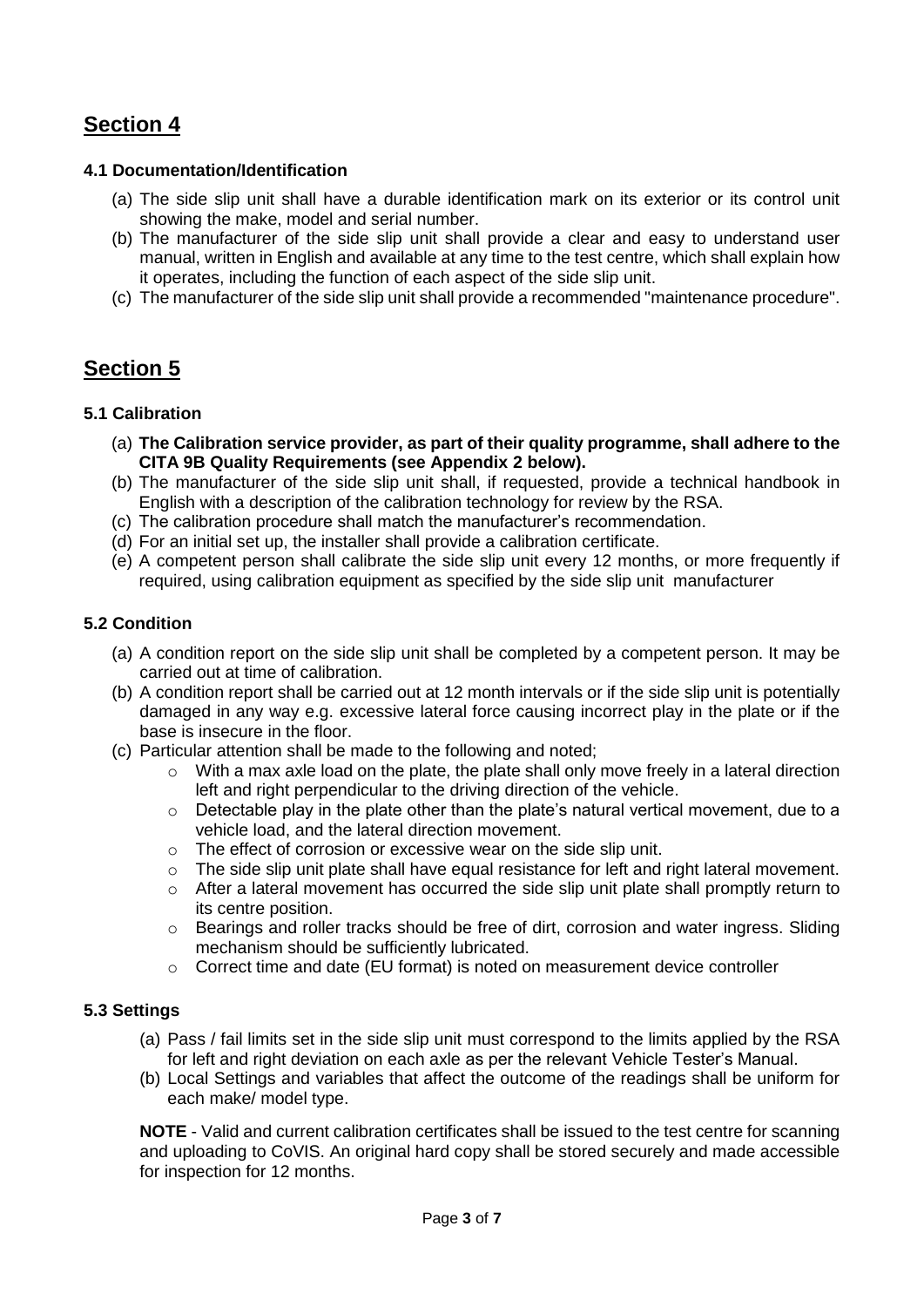## **Appendix 1**

### **Printout Report**

The side slip unit shall have the capability to operate independent of Covis and produce a printed report that must include, at a minimum, the following details on the report. The test values on the print out report must match the data values returned to ASANetwork for CoVIS i.e. where a value is calculated and presented with no decimal places, the value will be rounded down to no decimal place.

- Test Centre Details Name / Address / Centre number
- Completion Time and date of test dd/mm/yyyy hh/mm
- Vehicle Registration Registration
- Vehicle odometer reading odometer reading
- Detail requirements for each axle
	- o Axle number
	- o Maximum deviation of axle
	- $\circ$  Direction of deviation left / right (+ /- also acceptable to indicate direction)
- Test limit applied and presentation of performance results for each axle
- Outcome of the test Pass / Fail / Void / Aborted
- Provision for CVRT testers' signature and tester number issued by the RSA.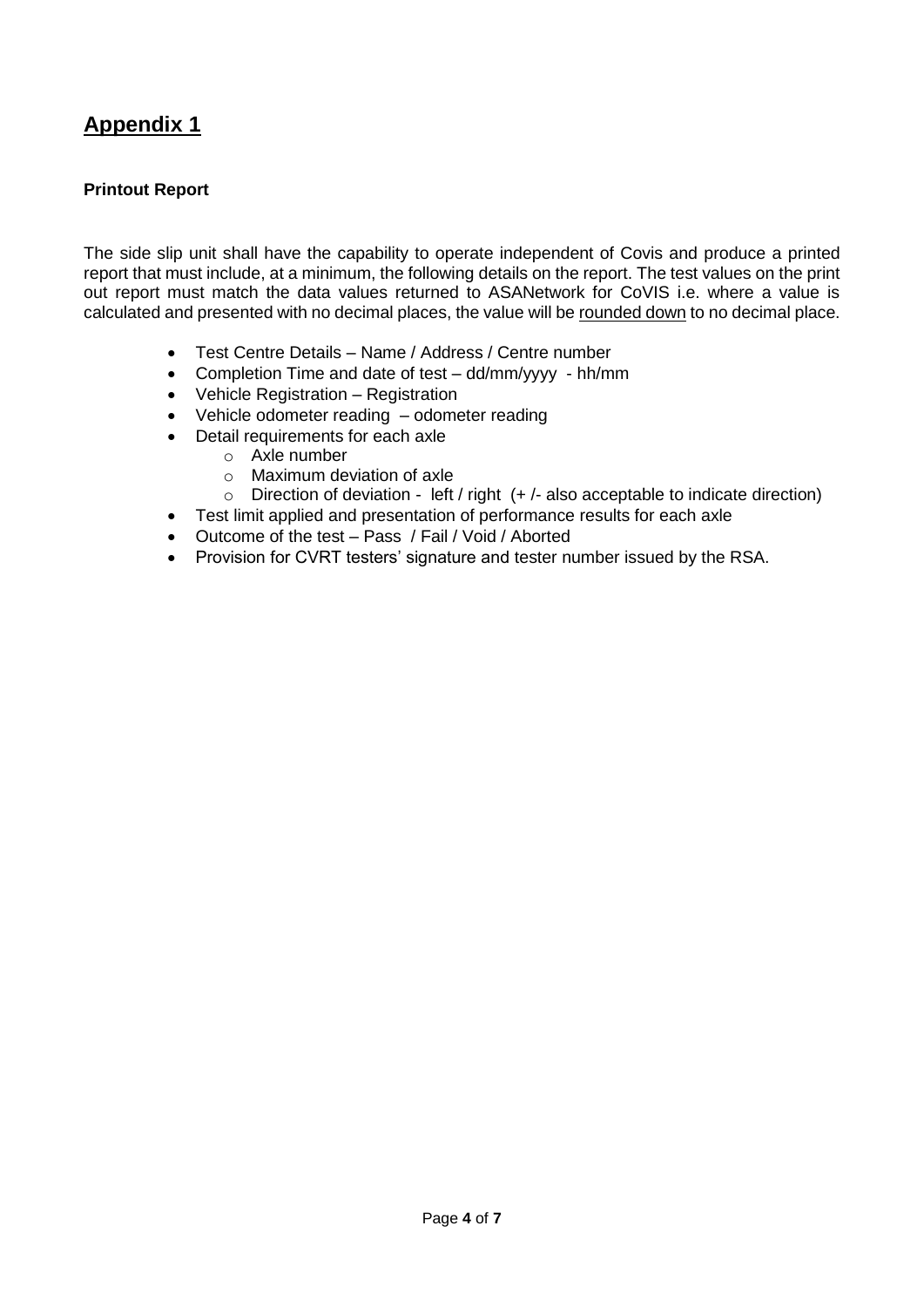## **Appendix 2**

### **CITA 9B Quality Requirements Covering Calibration**

### **6.3. Calibration**

**6.3.1** The inspection body shall ensure that there are proper arrangements to adequately control and calibrate vehicle inspection equipment before and during use, in order to ensure its accuracy, its conformity to the relevant requirements and its continued suitability and to provide confidence in decisions based on measurements.

**6.3.2** The calibration procedures, sometimes known as calibration programmes, shall define the calibration processes, their environmental conditions, their frequency, the acceptance criteria and the action to be taken when the results are found unsatisfactory and/or inadequate.

**6.3.3** Quality relevant vehicle inspection equipment shall be calibrated before first use and at least at the following frequencies during in-service use **or** *at other frequencies as prescribed in national regulations***:**

#### *NOTE; All calibration frequencies mentioned in the CITA requirements have been omitted from this Appendix as they are superseded by the prescribed calibration frequencies outlined in the Premises & Equipment Guidelines.*

**6.3.4** Calibration shall be done, where appropriate, against certified equipment having a known and traceable relationship to internationally or nationally recognised standards. Where no such standards exist, the basis used for calibration shall be fully documented, according to the equipment manufacturer's recommendation, if any.

**6.3.5** If vehicle inspection equipment is found to be out of calibration or there are any other systematic errors, the validity of the vehicle inspection results since the date of last calibration shall be reassessed. If there was any relevant non-conformity, the vehicle inspection body shall, as soon as practicable inform the owners/keepers of the affected vehicles and invite them immediately for reinspection, making it clear that there will be no charge for the inspection.

**6.3.6** The calibration status shall be shown clearly on relevant vehicle inspection equipment, preferably by means of suitable markers or labels, indicating at least the date of the last calibration and the date the next calibration is due.

**6.3.7** Reference measurement standards held by the inspection body shall be used for calibration only and not for other purposes. Only competent bodies who can provide traceability to international or national measurement standards shall calibrate reference measurement standards.

**6.3.8** The inspection body shall keep records of all calibrations performed.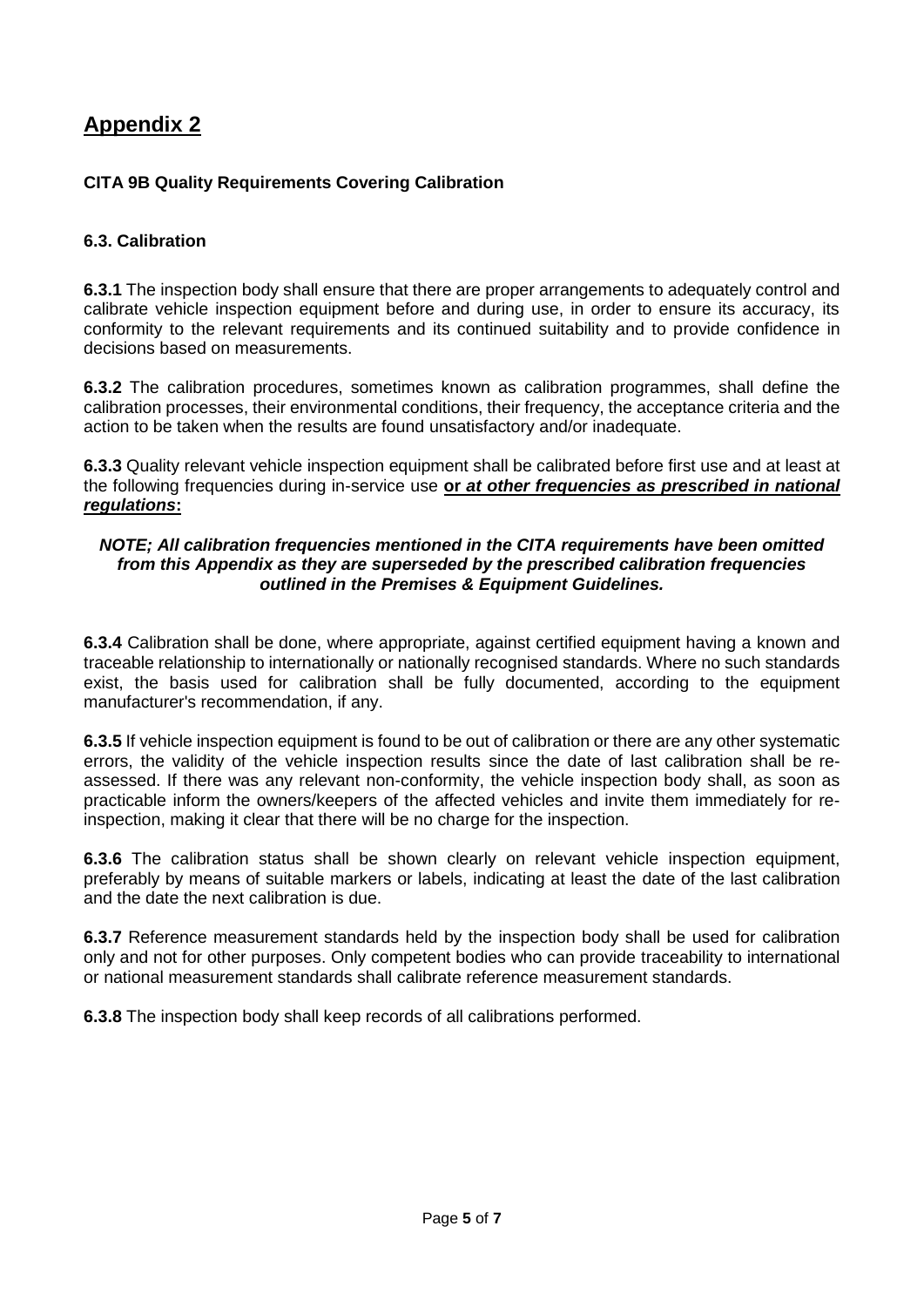## **Appendix 3**

### **Sample XML Stream sent to CoVIS from ASANetwork**

#### **Important Note**

- o **The highlighted content in the sample below shows the minimum output fields required**
- o The data must be returned to ASANetwork in the correct format
- o All XML must be valid or will be rejected
- o The sample file contains results for a 2 axle vehicle
- o Should output all raw data including decimal values
- o The results must relate to the test Order ID received from CoVIS. The registration number is not read when processing the results

## **SAMPLE ONLY**

**<?xml version="1.0" encoding="ISO-8859-1" standalone="no" ?> <!DOCTYPE RESULTS SYSTEM "awnres.dtd"> <!-- Created 22.11.2013 11:37:31 with AWNX32.dll Version 1.2.1 Build 28 -->**

#### **<RESULTS>**

#### **<RESULTSHEADER>**

<COUNTRY>

<REGULATION>IRISH</REGULATION>

<LANGUAGE>ENGLISH</LANGUAGE>

</COUNTRY>

<CUSTOMER>

<NAME>JACK O TRADE </NAME>

<ADDRESS> SQUARE WOOD

#### ROUNDWOOD</ADDRESS>

<CITY>WICKLOW</CITY>

<ZIP>M1</ZIP>

```
 </CUSTOMER>
```

```
\epsilonVEHICLES
```
<IDENT>

<REGISTRATION>08-XW-12345</REGISTRATION>

<MANUFACTURER>FoXd</MANUFACTURER>

<MODEL>TRANSITX 1 OVER 12 SEATS 5DR</MODEL>

<VIN>WFXDXXTTFDC8C837</VIN>

</IDENT>

<DATA>